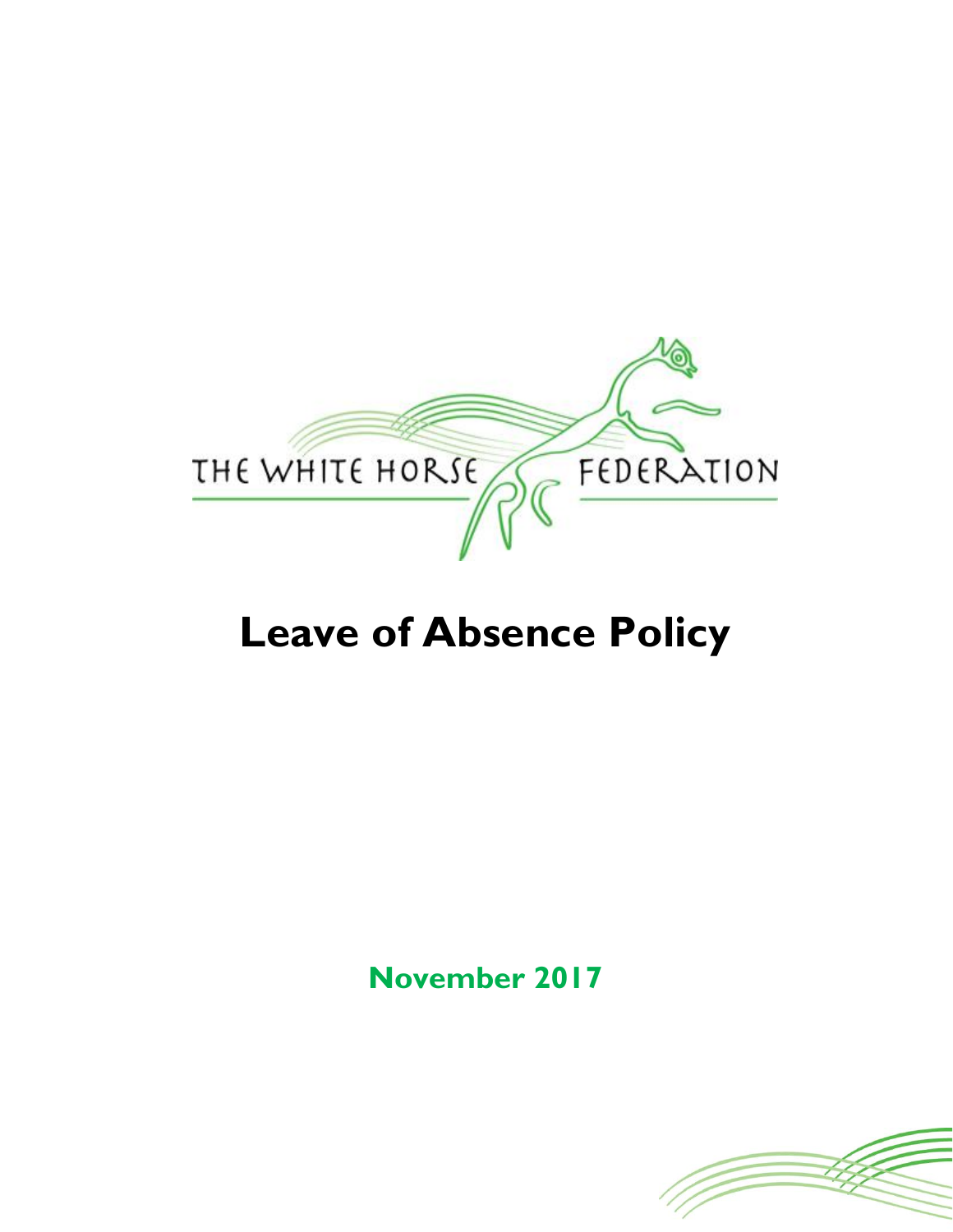# **1. Introduction**

1.1. Unless a member of staff is sick or leave of absence has been authorised the policy of The White Horse Federation can be summarised as:

If a member of staff is absent from work, she/he shall not be paid for that particular day. It is expected that wherever possible matters likely to require the member of staff to be absent are dealt with during school closure periods. Nevertheless it is recognised that certain matters may be outside an employee's control.

- 1.2. The policy will apply to all categories of employee employed by the school.
- 1.3 This policy outlines circumstances in which leave of absence with or without pay may be granted to any member of staff (teaching or support) during term time. In the interests of consistency the governing body will adhere to the policy although it cannot be exhaustive and there may be individual cases outside the range of the policy or areas of clarification required with it. In such circumstances, advice will be sought from School Human Resource Officers.
- 1.4 All applications for leave of absence, with or without pay, should be made in writing to the principal as early as possible before the event.
- 1.5 The principal may approve leave of absence in accordance with the policy for periods not exceeding three days. Leave will not be approved where it would not be in the interests of the school or where granting it is in conflict with this policy.
- 1.6 Requests for leave of absence of more than three days will be subject to approval by the governing body. The governing body can reserve the right to refuse approval for leave or to withhold salary for absences which do not comply with the policy. It is essential that a full explanation for a proposed absence be supplied to the governing body.
- 1.7 Staff should not take leave, not enter into a commitment which requires leave of absence, before a decision concerning the request has been reached.
- 1.8 Requests for time off beyond those stated in the policy may be granted in exceptional circumstances at the discretion of the governing body. Any additional leave may be unpaid.
- 1.9 If leave of absence is refused by the head or the governing body there is a right of appeal to the appropriate panel of the governing body.

# **2. Compassionate Leave**

2.1 Death of a close relative:

Principals have the discretion to grant up to three days' leave with pay to staff at the time of the death of a close relative, which may be extended by the governing body to six day's leave with pay in exceptional circumstances.

A close relative shall be defined as mother, father, son, daughter, brother, sister, wife, husband or partner. In addition, the provisions may also apply at the discretion of the governing body to close relatives by marriage, stepchildren and stepparents and other persons resident with the staff member as part of the family group.

2.2 Funeral of a near relative:

Up to one day's paid leave can be granted by the principal for the member of staff to attend the funeral of a near relative. Additional days may be granted where long distances are involved and overnight stays are required. For the purposes of granting this leave a near relative shall be defined as grandparents, uncles and aunts etc. i.e. relatives once removed.

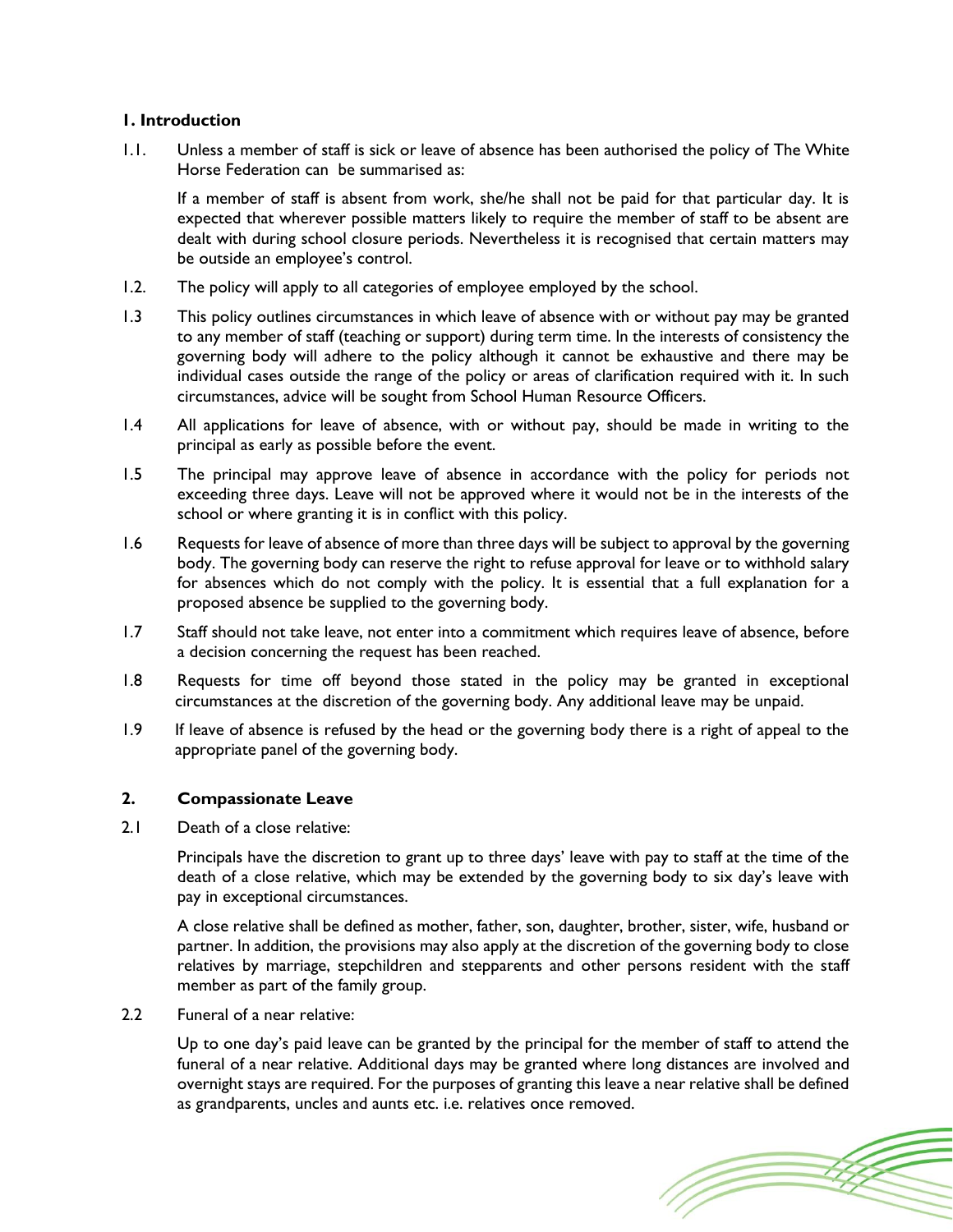- 2.3. In circumstances where the member of staff is the relative who has to deal with the affairs of the estate and the funeral, the principal may grant up to a further three days paid leave.
- 2.4. Funeral of a friend or distant relative

One day's leave may be granted paid or unpaid at the discretion of the principal for a member of staff to attend the funeral of a friend or distant relative.

Where a member of staff attends a funeral of a former colleague, a pupil or others as a representative of the school the principal will grant up to one day's leave with pay.

# **3. Family Commitments:**

3.1 Time off for urgent domestic problems -

Principals have the discretion to grant up to three days' leave with pay to staff at the time of an urgent domestic problem which may be extended by the governing body to six days leave with pay in exceptional circumstances.

For the purposes of granting leave for urgent domestic problems, this must be for serious circumstances which are considered to be urgent and unforeseen and could not have been planned during the holiday periods.

This is usually given for a sudden illness of someone whom the member of staff has a close relationship. This may include a child who has been admitted to hospital with sudden illness. It could also include sudden and serious damage to house or property which requires immediate attention

- 3.2. Time Off for Dependants this is a right allowing employees to take a reasonable amount of time off work to deal with certain unexpected or sudden emergencies and to make any necessary longer-term arrangements for a dependant. The leave is unpaid, and there is no service requirement. Examples may include
	- 1) To assist a dependant when she is having a baby, but this does not include taking time off after the birth to care for a child.
	- 2) To make longer term care arrangements for a dependant who is ill or injured:
	- 3) To deal with an unexpected disruption or breakdown of care arrangements for a dependant where the normal carer of a dependant is unexpectedly absent.

In deciding what a reasonable amount of time is, the Principal must take into account the individual circumstances of the employee seeking to exercise the right and must consider the following:

- What are the practical things the employee has to arrange, and how long would this normally take?
- Are there any circumstances which would justify more time for the particular employee? For example, does the employee's dependant live some distance away?
- How much time has the employee taken off for similar requests on previous occasions? What was the length of these absences and when were they?

The above three considerations should then be balanced in deciding what it is reasonable. In most cases one or two days should be sufficient to deal with an emergency.

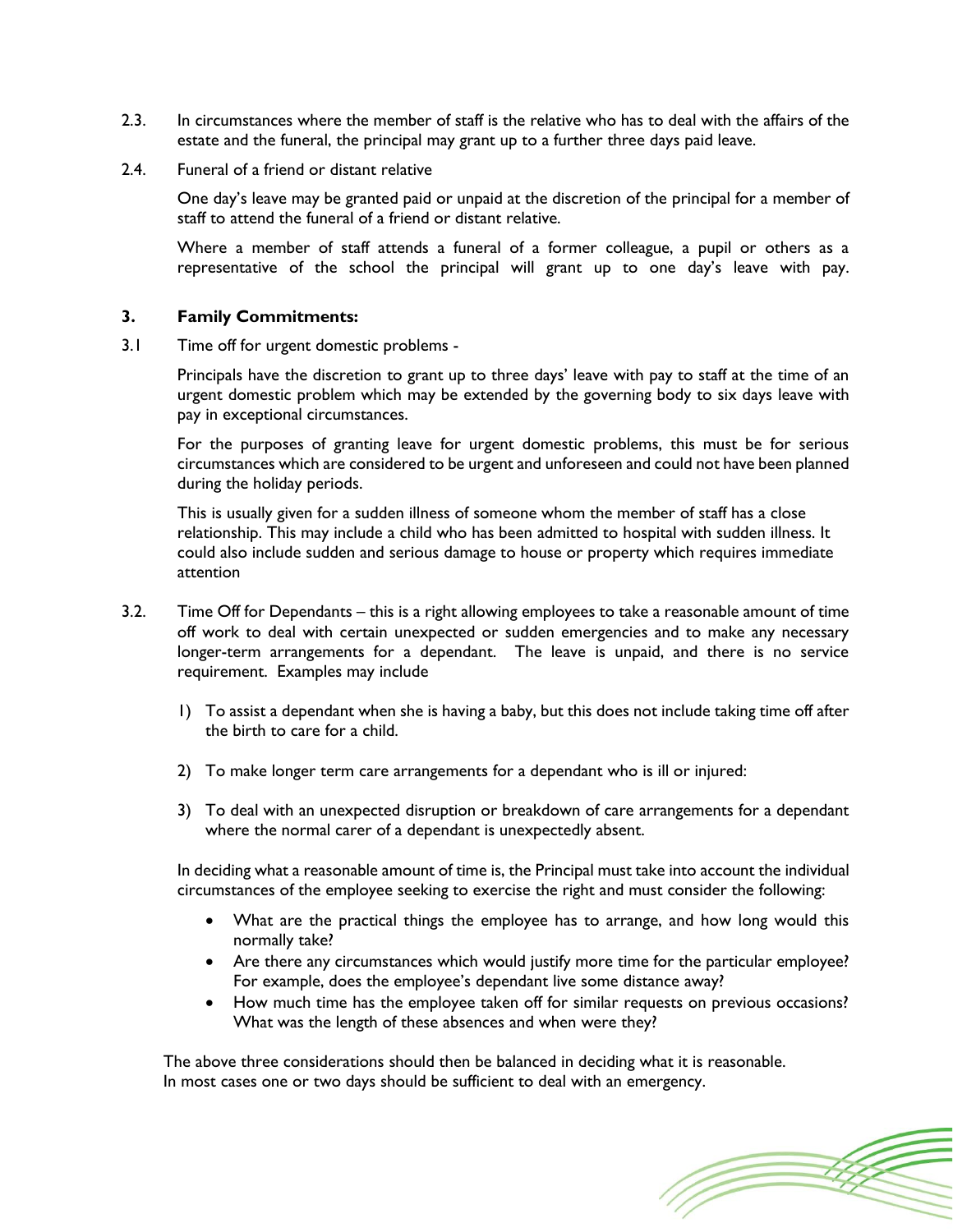For example, if a child falls sick with chickenpox, the amount of time off should be sufficient to allow the employee to cope with the immediate care of the child (e.g.: a visit to the doctors and making longer term care arrangements). The right does not extend itself to allowing the employee to take two weeks off to care for the child.

The policy does not allow an employee to have unlimited amounts of time off work. In deciding whether further requests for time off for dependants is reasonable and necessary, line managers should take into account the number and length of previous absences, as well as the dates when they occurred.

- For example, if an employee's child suffers from an underlying medical condition which is likely to suffer regular relapses, such a situation no longer falls under the time off for dependants' provisions as the child's illness would not have been unexpected.
- 3.2 Parental Leave is a right to take unpaid time off work to look after a child or make arrangements for the child's welfare. Parents can use it to spend more time with their children and to balance work and family commitments.
	- Employees must have 1 year's continuous services to qualify for this provision.
	- 18 weeks of unpaid leave can be taken up for children under 18 years.
	- Leave may be taken straight after the birth or adoption or following a period of maternity leave.
	- An employee's parental leave entitlement is an overall entitlement, i.e.: it does not start again with a new employer. For example, if a new employee joins the school, but has already exhausted their full entitlement to parental leave with a previous employer, they would have no entitlement left.
	- Parental leave is an individual statutory right and cannot be transferred between parents.
	- Parental leave is in respect of each child for whom the employee has parental responsibility. For example, parents of triplets are entitled to 39 weeks (3x13 weeks).

Employees will need to give the Governing Body at least 21 days notice in writing, giving the dates when the leave is due to start and finish. They would normally only be able to take a maximum of 4 weeks leave in any year.

If it is considered that the absence would unduly disrupt the school, then the Principal/Governing Body can postpone an employee's request for parental leave. However, it can only be postponed for no longer than 6 months after the beginning of the period that the employee originally wanted to start his/her parental leave.

For more details on Parental Leave please refer to the Parental Leave Guidance.

# 3.4 Maternity Leave

Female employees who become pregnant have a right to take up to 12 months leave of absence from work due to the birth of their baby. They must be absent from work for at least two weeks following the birth. Entitlements to statutory and occupational maternity pay are dependent on a

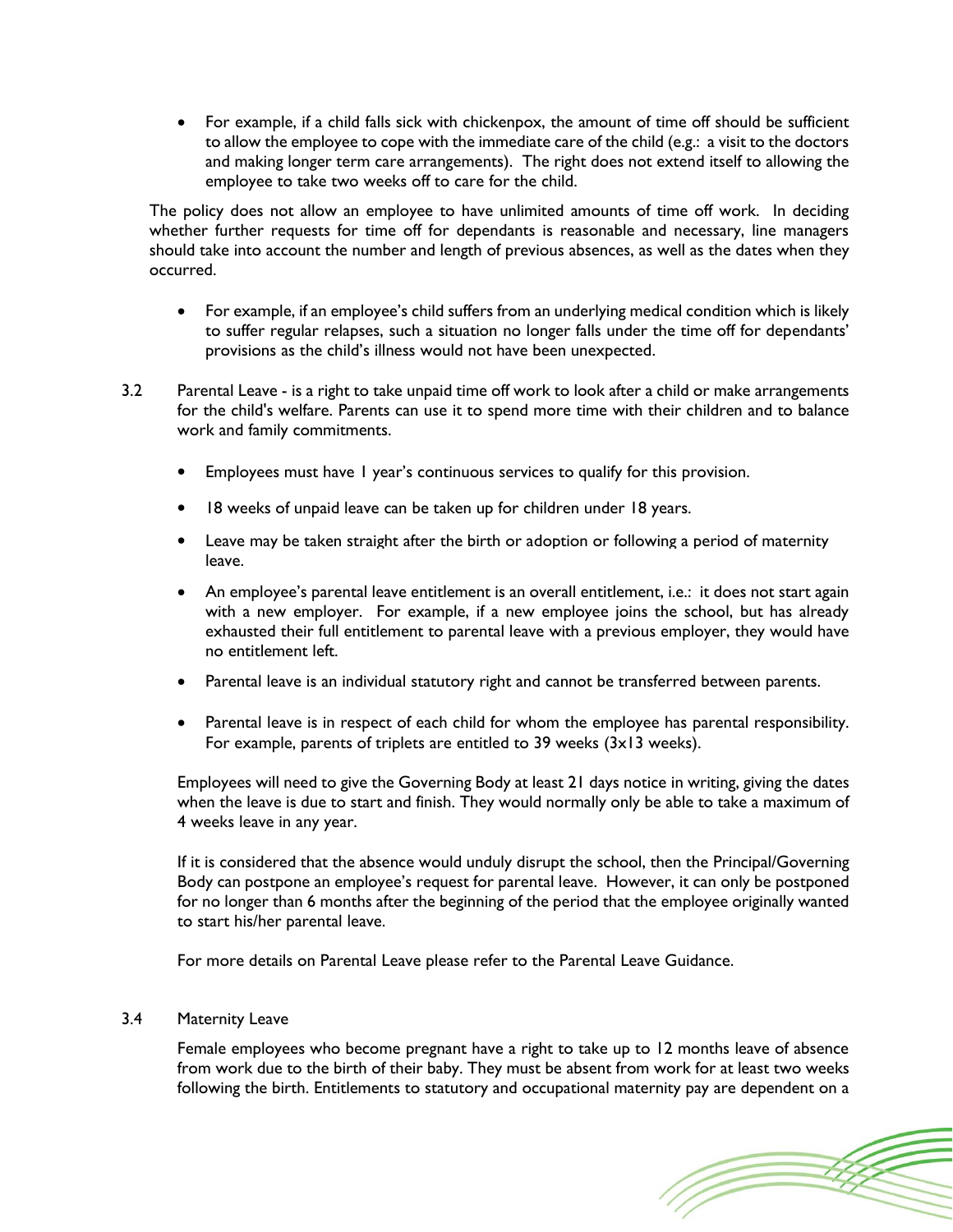variety of factors and the appropriate Maternity guidance should be referred to for more information.

3.5 [Shared Parental Leave](http://www.acas.org.uk/index.aspx?articleid=4911)

This is a new right that will enable eligible mothers, fathers, partners and adopters to choose how they share time off work after their child is born or placed. This could mean that the mother or adopter shares some of the leave with her partner, perhaps returning to work for part of the time and then resuming leave at a later date. For further information, please see the Shared Parental Leave Policy.

# 3.6 Adoption Leave

Adoption leave mirrors the entitlements of maternity leave and is triggered by the matching of child/children to the prospective adoptive parent. For more detailed information refer to the appropriate adoption guidance.

# 3.7 Paternity Leave

Employees will need to satisfy the following condition in order to qualify for paternity leave. They must:

- Have or expect to have responsibility for the child's upbringing
- Be the biological father of the child or the mother's husband or partner
- Have worked continuously for their employer for 26 weeks leading into the 15th week before the baby is due

They are entitled to take either one or two consecutive weeks leave around the time of birth and if they chose, additional Paternity Leave. Details of specific timings of the leave and entitlement to pay are set out in the relevant Paternity guidance.

# **4. Other Personal Reasons**

4.1. Religious Beliefs:

Many religions or beliefs have special festival or spiritual observance days. Employees may request unpaid leave in order to celebrate festivals or attend ceremonies. Principals should sympathetically consider such requests to avoid discrimination on the grounds of Religious Belief.

It should be remembered that not all members of each religion follow all the practices and observances. Neither will every member of each religion request time off for each and every festival. In some instances, an adjustment to the working day may be all that is required to accommodate the request

While it may be practical for one or a small number of employees to be absent it might be difficult if the Principal receives numerous requests. In these circumstances, the Principal should discuss the matter with the employees affected, with the aim of balancing the needs of the school and those of employees.

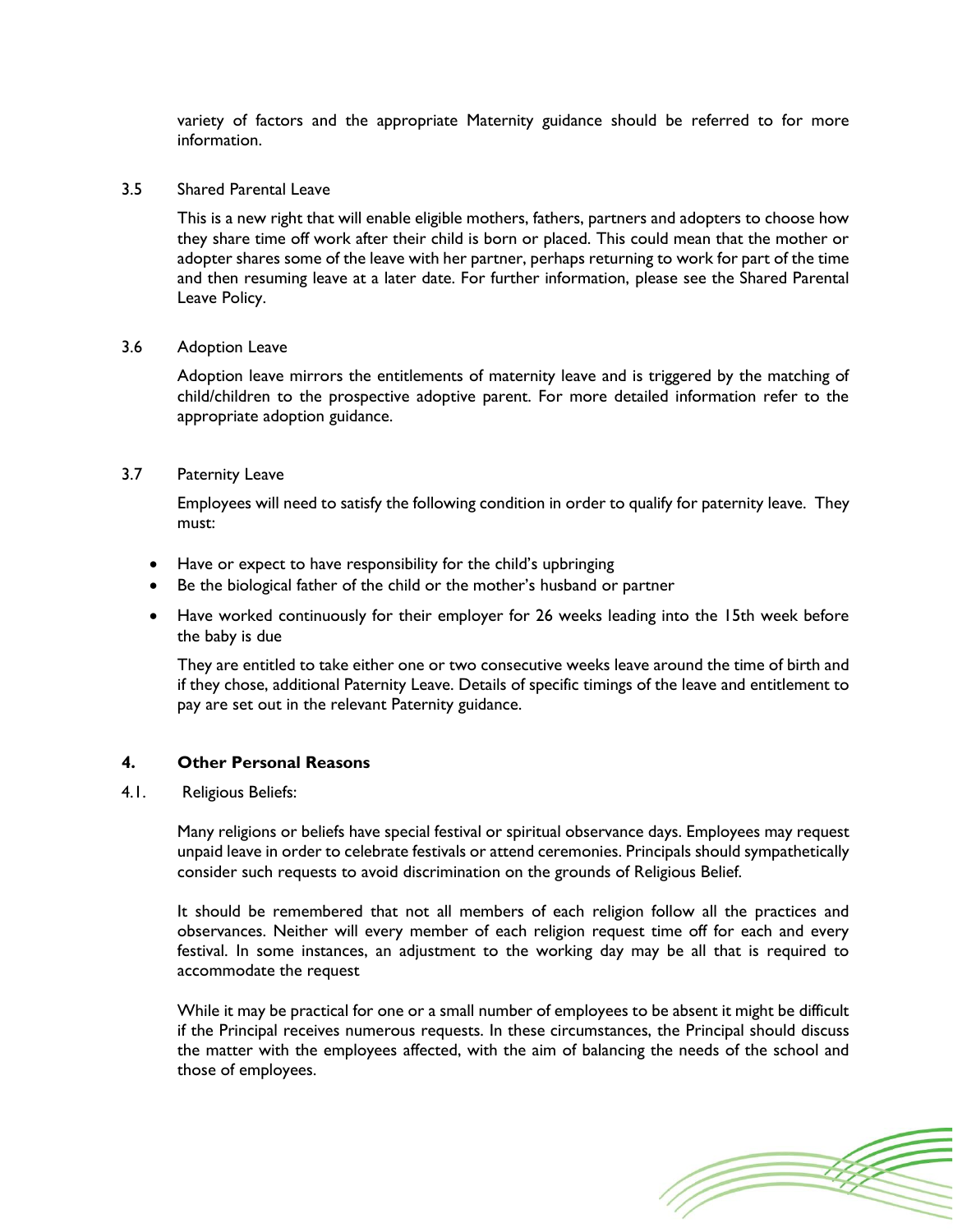Whilst employers are encouraged to be flexible where reasonable and appropriate, employees should recognise that they also have a responsibility to be reasonable and to consider the needs of the school in which they are employed.

When making decisions about granting leave in these circumstances Principals should carefully consider whether their criteria for deciding who should and who should not be granted leave might indirectly discriminate.

# 4.2. Voluntary Medical Treatments

Generally most medical treatments would be covered by sickness absence however there may be a case when there is a request for leave for a voluntary treatment, such as IVF treatment or cosmetic surgery, where there may be no medical certificate provided (this should always be confirmed prior to any decision being made).

In the absence of a medical certificate, the governing body should weigh up all the factors when deciding how much leave to grant and whether it should be paid or unpaid.

- What the impact of any decision will have on the relationship with your employee, and indeed your employees in general. A refusal to treat the recovery time as sickness absence could have a negative effect on the employee and lead to problems in the future.
- Whether treating this case as sick leave, will be setting a precedent. If, for instance in the case of IVF, the governing body were to refuse a later request from a male employee wanting to undergo some form of voluntary treatment, you could leave yourself open to claims of discrimination.
- Treatment could be on going, in which case an employee may ask for more time off in the future. If you do allow them to claim sick pay in this instance it may set a precedent for future time off. It may be worth establishing clear guidelines, so that you are able to manage the time off and clarify what will happen (in terms of pay and leave) if more leave is required.

#### 4.3. Interviews

Leave may be granted to attend interviews for more senior or similar positions in local government or maintained schools. Leave should be granted for the maximum of 2 days' paid leave.

## 4.4 Moving House

A maximum of one day's paid leave can be granted for a new member of staff to move house on first appointment to a post in Swindon.

#### 4.5. Degree ceremonies/investitures

Up to one day's paid leave can be granted for a member of staff to attend a degree ceremony or investiture involving them or a close relative (as defined above)

#### 5. Leave for public duties

Statutory provisions exist for time off to perform duties associated with certain public positions. These shall be applied as follows:

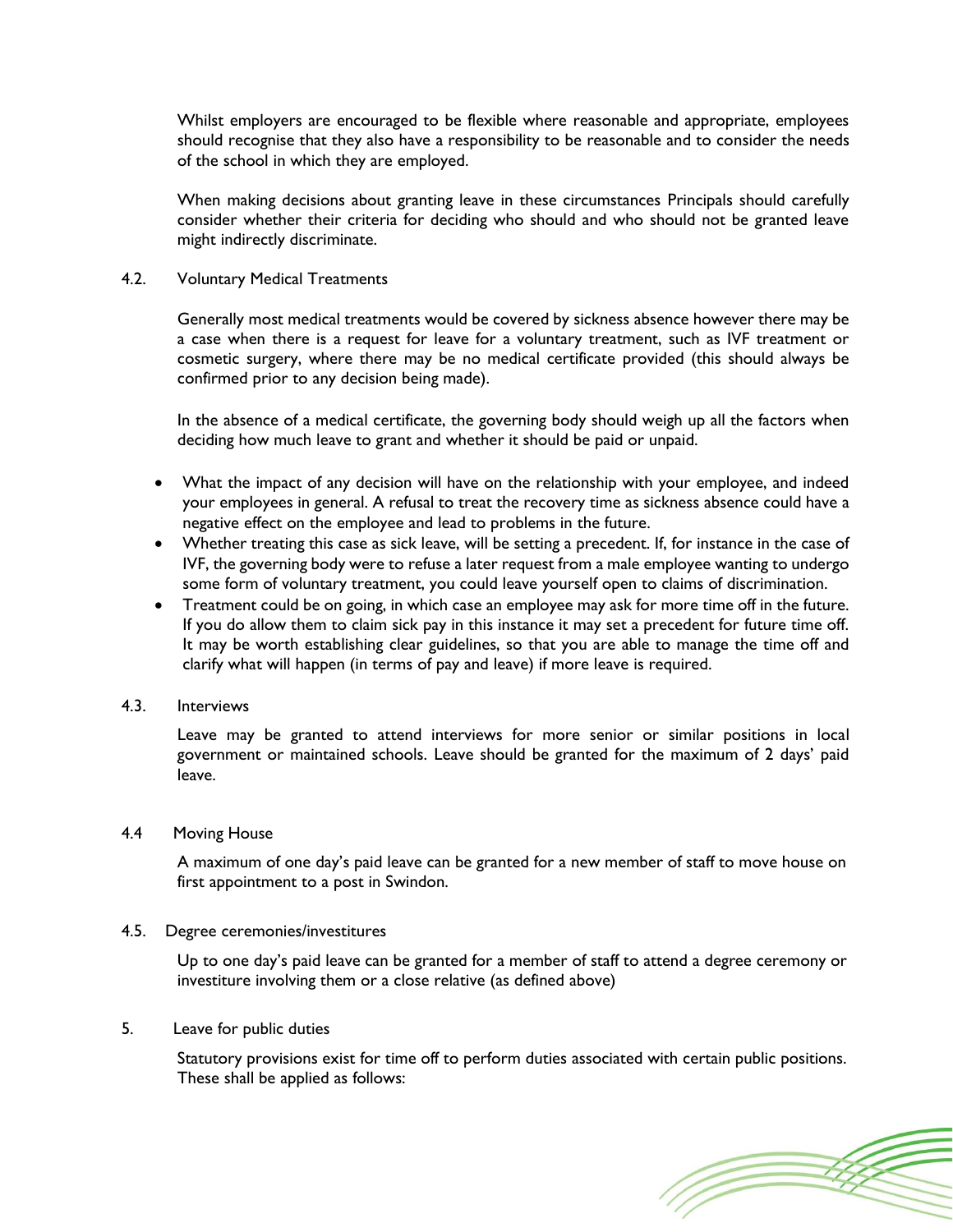# 5.1 Parliamentary elections

Members of staff who are adopted as parliamentary candidates will be permitted to take three weeks (15 days) unpaid leave for the duration of the election campaign.

# 5.2 Election to a Local Authority

Up to 208 working hours [this assumes a standard working day of 7.4 hours based on a 37 hour week, for those whose contracted working week is less than 37 hours, the allowance will be calculated pro-rata for an all year round employee, 156 hours for a term time only employee paid leave will be granted in each financial year to a member of staff who is elected as a member of a local authority (county/ borough/ district). This includes attendance at meetings and committees of the local authority but also attendance for such other appointments that may be held as a result of being an elected member of a public authority e.g. membership of a health authority.

Time off for undertaking the duties of a member of a minor authority (town or parish council) will be granted without pay for up to 208 working hours (This assumes a standard working day of 7.4 hours based on a 37 hour rate, for those whose contracted working week is less than 37 hour, the allowance will be calculated pro-rata, or 56 hours for a term time only employee).

# 5.3 Justices of the Peace & Magisterial Duties

Where a member of staff has been appointed as a Justice of the Peace or has magisterial duties up to 18 days paid leave per annum (all year round, 13.5 days for term time only employees will be granted for all duties associated with such a position.

#### 5.4 Governors

Paid leave of Absence will be granted for up to 50 hours per leave year (37.5 hours term time only employees) for staff to undertake duties as governors of local authority maintained schools. Staff who are members of more than one governing body will be eligible for an overall total of 50 hours per year (or pro rata for term time only employees).

#### 5.5 Other Appointments

A member of staff who is a member of a Health Authority can be granted leave for up to 208 hours per leave year [This assumes a standard working day of 7.4 hours based on a 37 hour rate, for those whose contracted working week is less than 37 hour, the allowance will be calculated pro-rata] (or 156 hours for term time only employees).

Members of staff who are members of statutory tribunals can be granted up to 15 days paid leave per leave years (11.25 days term time only employees).

# 5.6 Jury Service and Other Court Appearances

The necessary leave of absence with pay will be granted to a member of staff to serve on a jury or required to attend as a witness (civil cases and criminal prosecutions). Staff should obtain a loss of earnings certificate from the court.

Principals may in exceptional circumstances seek a deferral of attendance of the member of staff serving on a jury for up to one year. A letter of support will be required by the Courts stating the reasons why a deferral is being sought.